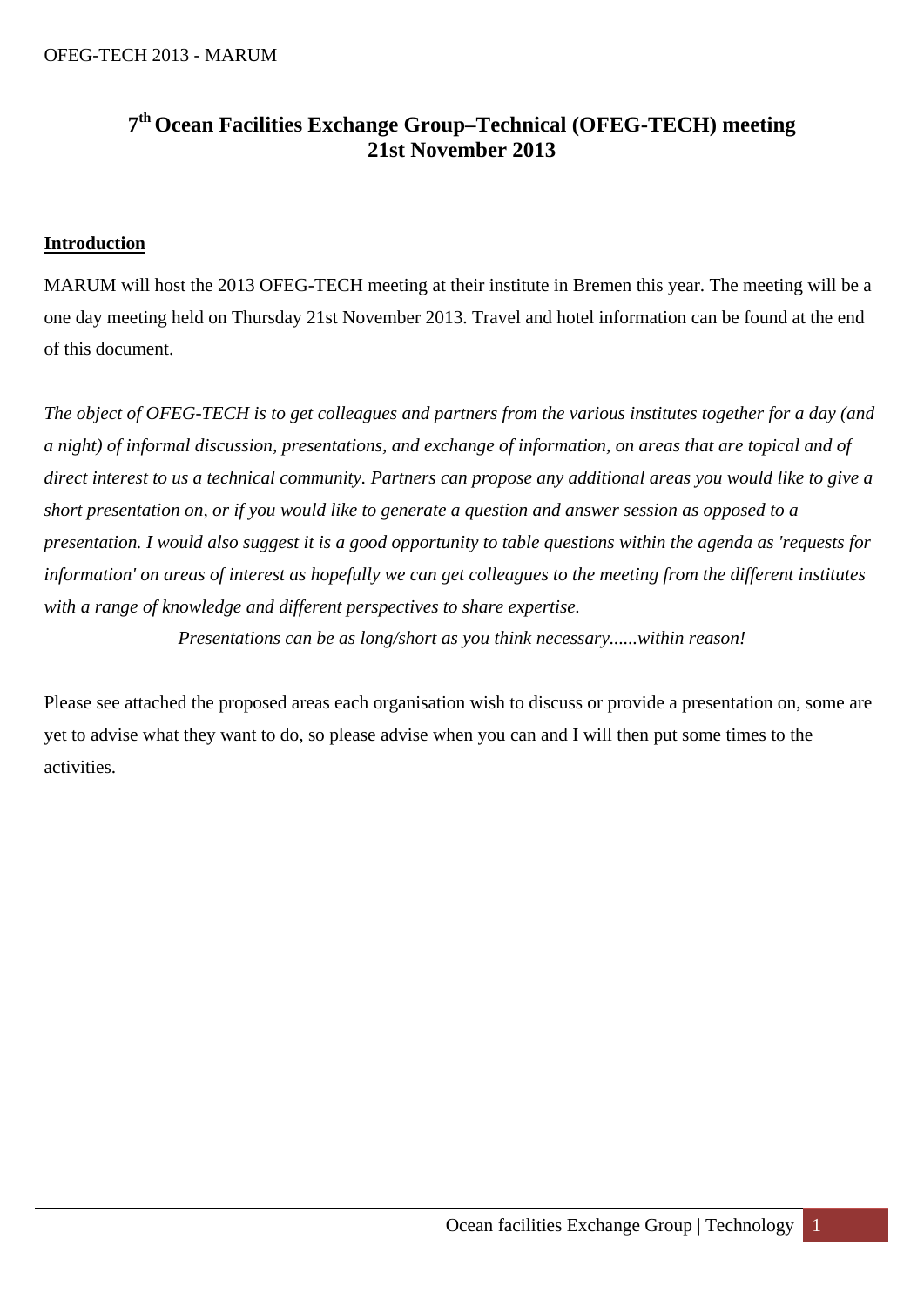## **Items to present or discuss**

## **NERC NOC:**

- Presentations:
	- o RRS Discovery delivery and deep sea winch trials cruise
	- o Clean sampling CTD winches and synthetic ropes
	- o New developments and equipment in the NERC equipment pool
	- o Overview of NOC Marine Autonomous & Robotic Systems (MARS) and AUV operations
- General point of interest:

There is an increasing field of experience developing within the OFEG partners in the use of synthetic ropes for a variety of operations from coring to CTDs. Although discussed at OFEG‐TECH 2 years ago it would be useful to update each other in this area of capability. A number of us now use synthetic ropes for coring, and GEOMAR, NERC and NIOZ all now operate portable clean CTD systems with different winches and synthetic cables. This would be a good topic for an open discussion and comparison.

## **NIOZ:**

- Presentation:
	- o "Latest developments at NIOZ" comprising the following subjects:
		- Ultra clean zodiac winch & bottles
		- ‐ Mid Atlantic surface moorings + model basin tests soon
		- Ocean buoy dust sampler
		- ‐ Progress in KM3‐Net mooring deployment system
		- ‐ ROV collaboration with VLIZ (Belgium)
		- ‐ Renovation of our workshops
		- Thick liner core splitter + liner joint mill
		- ‐ HD stereo photo camera system
		- ‐ Progress synthetic NIOZ deep sea cable (opto‐electrical‐mechanical)
		- ‐ Commissioning and opening Antarctica labs
		- ‐ Shallow water sedimentation sensor

## **IFREMER:**

- Presentation:
	- o Electrical Optical Cables
	- o The Penfold penetrometer
	- o The EM2040 Multibeam Echosounder
	- o Modernisation of the IFREMER research vessel 1'Europe
- General point of interest: Issues or problems with EOM/ROV cables. Longevity of cables and mode of failure of ROV cables.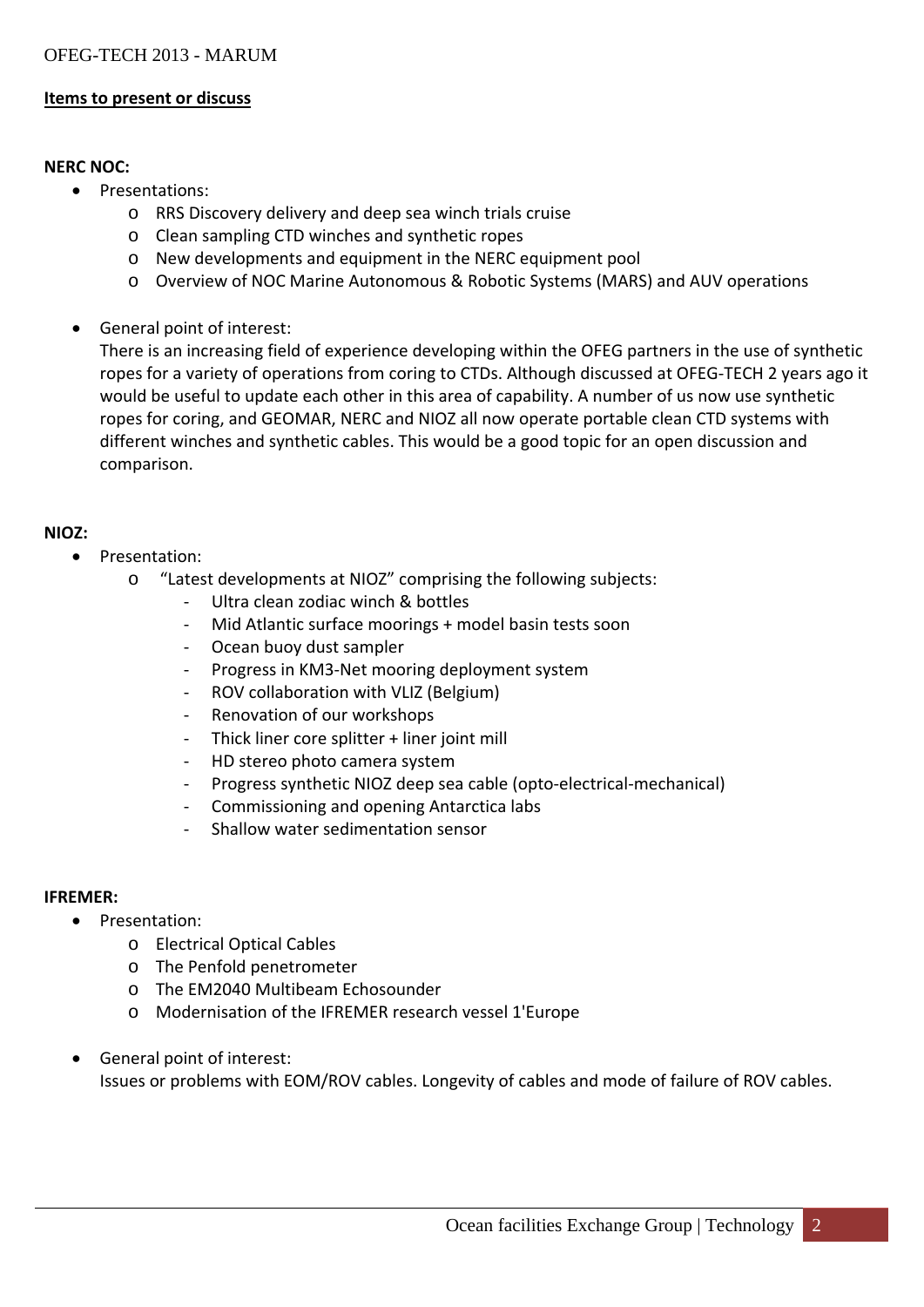## **MARUM:**

- Presentation:
	- o Progress in the development of the Hybrid ROV (H‐ROV)
	- o MOTH: a new delta wing glider
	- o The current status of the new seafloor drill rig Mebo 200
	- o Improving uncertainty of CTD measurements by making them traceable to SI units
	- o Quest SIM: a ROV simulator for pilot training and mission planning

(MARUM will provide a demonstration of the ROV simulator during the meeting and fly a training mission.)

## **GEOMAR:**

- Presentation:
	- o Overview of HYBIS, Wave Glider and Clean CTD, ROV PHOCA and images from the new R/V SONNE.

### **IMR:**

- Presentation:
	- o New camera rig 'CAMPOD'
	- o New 'NORMAR ROV' for the University in Bergen

#### **NERC BGS:**

- Presentation:
	- o BGS RD2 seabed Rock drill
	- o Development of Deep water battery operated Vibrocorer
- General point of interest:
	- o BGS have a general interest in the use of synthetic ropes and their general operation in areas such as rope SWL relative to MBL, abrasion, , chemicals/greases, terminations etc, with an interest in the experience of synthetic ropes currently in use across the different organizations.
- **CSIC:** CSIC will advise which area they plan to present on or discuss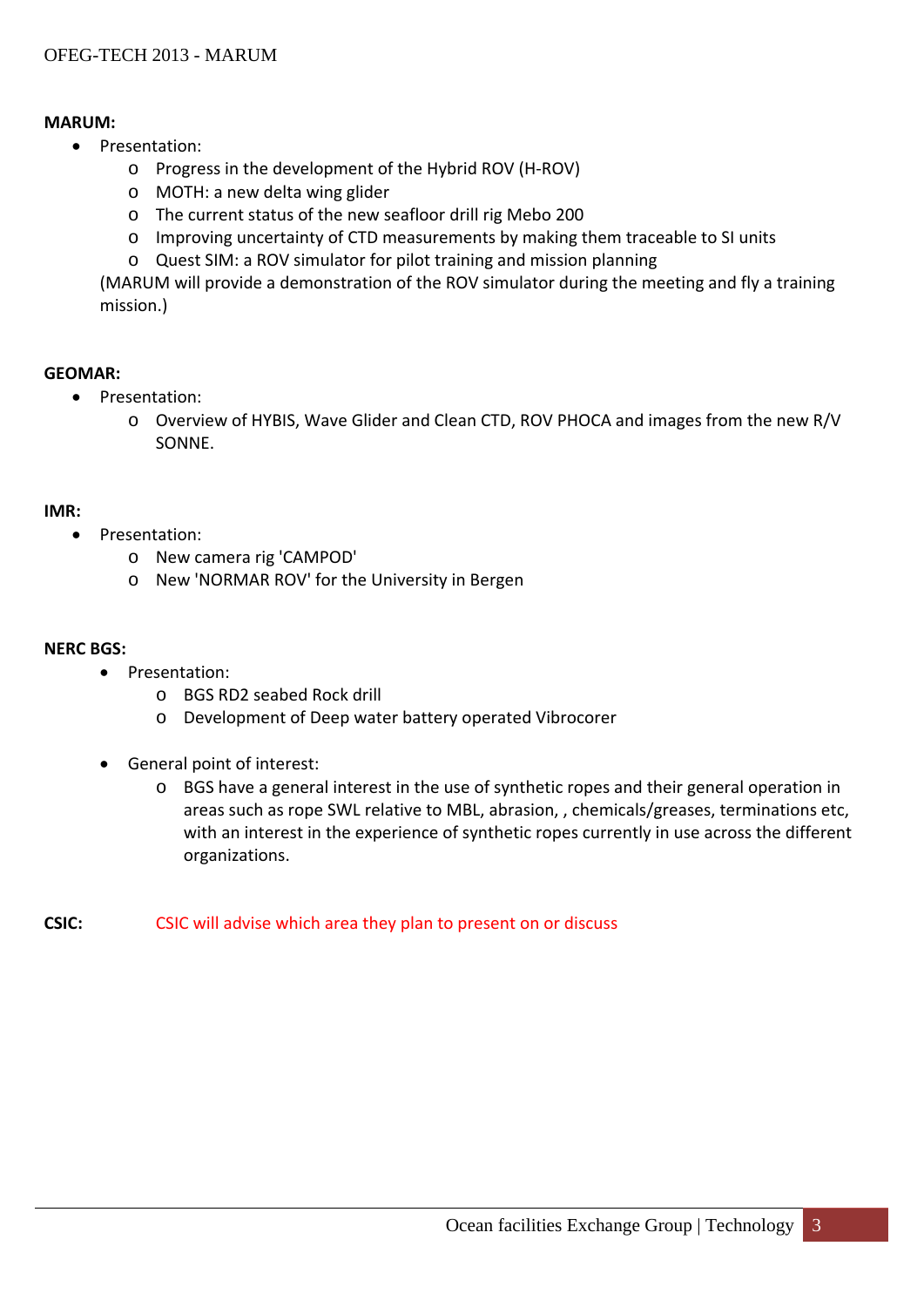## OFEG-TECH 2013 - MARUM **OFEG-TECH key contacts and 2012 meeting participants**

Can you please advise the names of those you would like to attend the meeting in the table below.

#### **Attendees for 2013 meeting at MARUM**

| Organisation                | <b>Name</b>                                                                                                                  | <b>E-Mail</b>                                                                    |
|-----------------------------|------------------------------------------------------------------------------------------------------------------------------|----------------------------------------------------------------------------------|
| <b>NERC</b><br>(NOC / BGS)  | Colin Day (NOC)<br>Jason Scott (NOC)<br>Steve McPhail (NOC)<br>Andrew Henson (NOC)<br>David Smith (BGS)<br>Mike Wilson (BGS) | cdy@noc.soton.ac.uk<br>jesc@noc.soton.ac.uk<br>djsm@bgs.ac.uk                    |
| NIOZ                        | Marck Smit<br><b>Jack Schilling</b>                                                                                          | msmit@nioz.nl<br>jack.schilling@nioz.nl                                          |
| <b>IFREMER</b>              | Loïc Dussud<br>Henri Floc'h/Sarah Duduyer                                                                                    | Loic Dussud@ifremer fr<br>henri.floch@ifremer.fr                                 |
| Genavir                     |                                                                                                                              |                                                                                  |
| Germany<br>(GEOMAR / MARUM) | <b>Wiebke Martens</b><br>Fritz Abegg<br><b>Ernst Fluch</b><br>Volker Ratmeyer<br>Christoph Waldmann                          | wmartens@geomar.de<br>fabeff@geomar.de<br>eflueh@geomar.de<br>vratmeyer@marum.de |
| <b>CSIC</b>                 | Pablo Rodriguez                                                                                                              | pablo@utm.csic.es                                                                |
| <b>IMR</b>                  | Hilde Spjeld,<br>Jostein Solhaug<br>Åse Sudman                                                                               | hildesp@imr.no                                                                   |

#### **Key OFEG -TECH Contacts**

| Organisation   | <b>Name</b>                     | <b>E-Mail</b>                               |
|----------------|---------------------------------|---------------------------------------------|
| <b>NERC</b>    | Colin Day                       | cdy@noc.soton.ac.uk                         |
| NIOZ.          | Marck Smit                      | msmit@nioz.nl                               |
| <b>IFREMER</b> | Sébastien Dupont                | Sebastien.Dupont@ifremer.fr                 |
| <b>GENAVIR</b> | Hubert Lossouarn                | hubert.lossouarn@genavir.fr                 |
| Germany        | Joerg Bialas<br>Volker Ratmeyer | jbialas@ifm-geomar.de<br>vratmeyer@marum.de |
| <b>CSIC</b>    | Pablo Rodriguez                 | pablo@utm.csic.es                           |
| <b>IMR</b>     | Hilde Spjeld,                   | hildesp@imr.no                              |